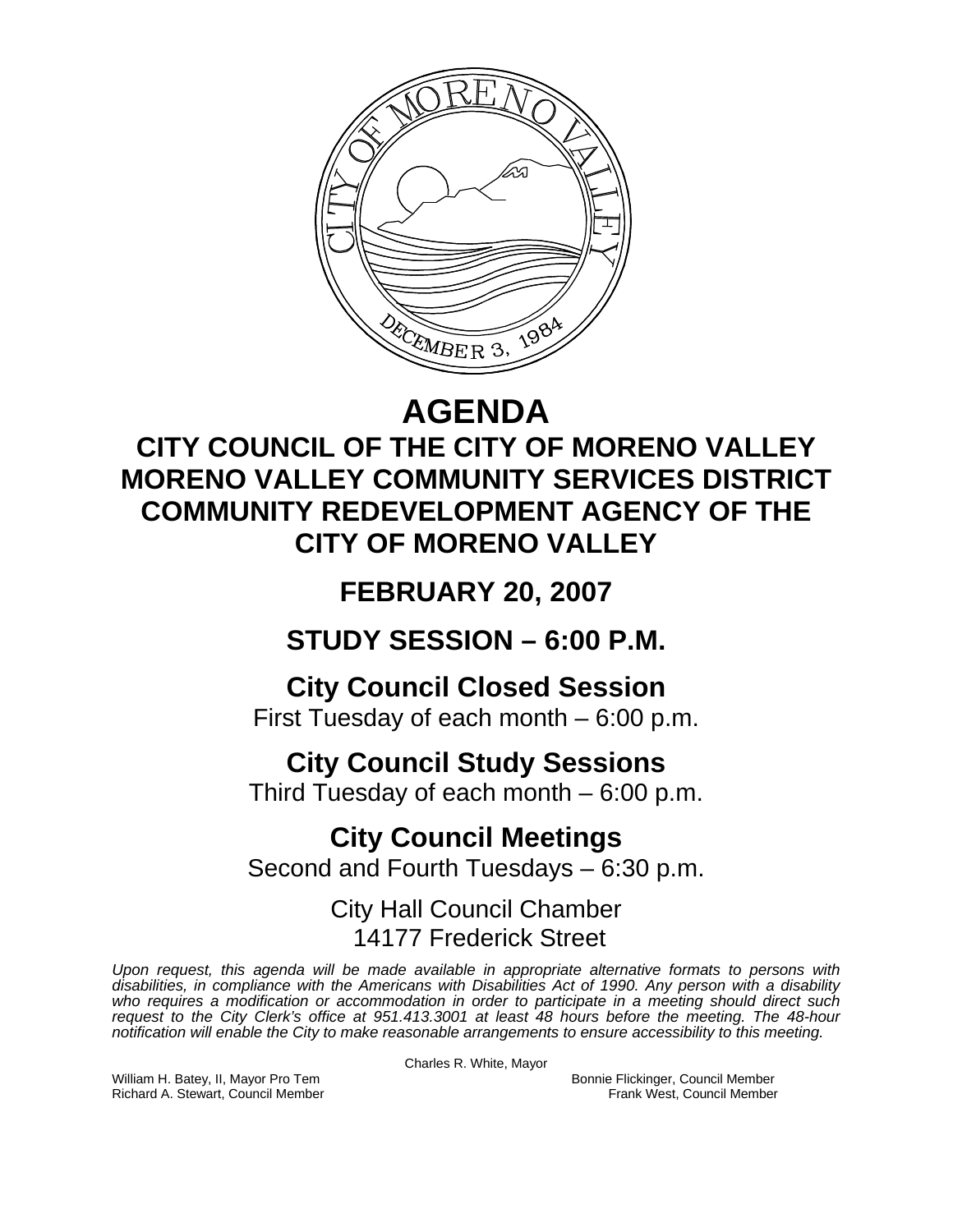#### **AGENDA MORENO VALLEY CITY COUNCIL MORENO VALLEY COMMUNITY SERVICES DISTRICT COMMUNITY REDEVELOPMENT AGENCY OF THE CITY OF MORENO VALLEY STUDY SESSION - 6:00 P.M. FEBRUARY 20, 2007**

- **CALL TO ORDER**
- **PLEDGE OF ALLEGIANCE**
- **INVOCATION**
- **ROLL CALL**
- **INTRODUCTIONS**

### • **PUBLIC COMMENTS ON MATTERS UNDER THE JURISDICTION OF THE CITY COUNCIL**

There is a three-minute time limit per person. Please complete and submit a BLUE speaker slip to the City Clerk. All remarks and questions shall be addressed to the presiding officer or to the City Council and not to any individual Council Member, staff member or other person.

- 1. Sunnymead Boulevard Revitalization, Planning Phase Update #5 (and PowerPoint Presentation) **(EDD/20 Min.)**
- … FY 2006-07 Mid-Year Budget Review **(Finance/20 Min)**
- 3. Amendments to Chapter 11.40 of the City of Moreno Valley Municipal Code and Ordinance No. CSD 42 Relating to the Use of Parks and Recreation Facilities **(Parks and Recreation/5 Min.)**
- 4. Discussion Regarding County Ordinance No. 859 Establishing Water-Efficient Landscape Requirements **(Batey/Stewart/10 Min.)**
- 5. Day Laborers **(Flickinger/White/10 Min.)**
- 6. City Council Requests and Communications  $\clubsuit$

(Times shown are only estimates for staff presentation. Items may be deferred by Council if time does not permit full review.)

 $\triangleleft$  Oral Presentation only – No written material provided